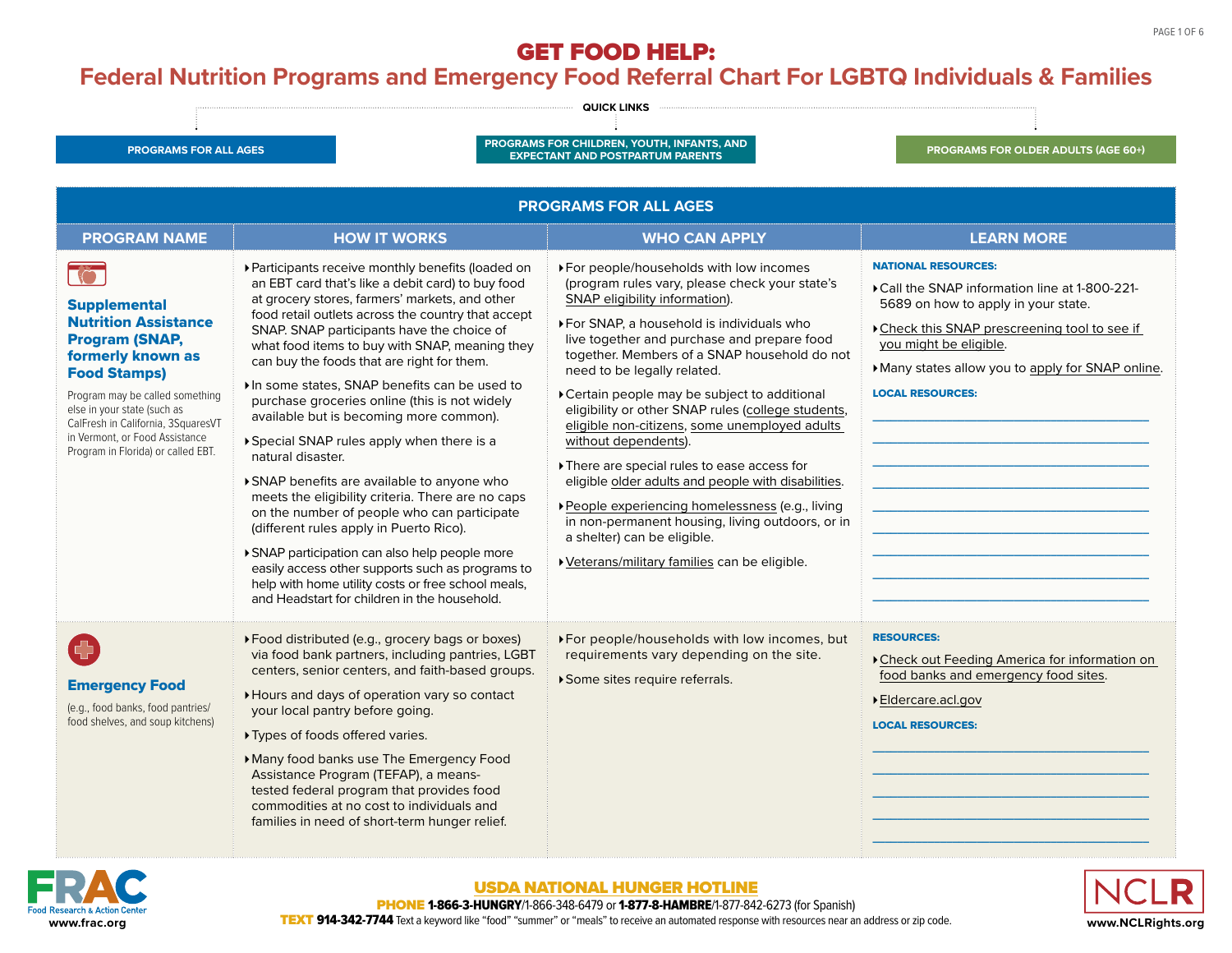#### **Federal Nutrition Programs and Emergency Food Referral Chart For LGBTQ Individuals & Families**





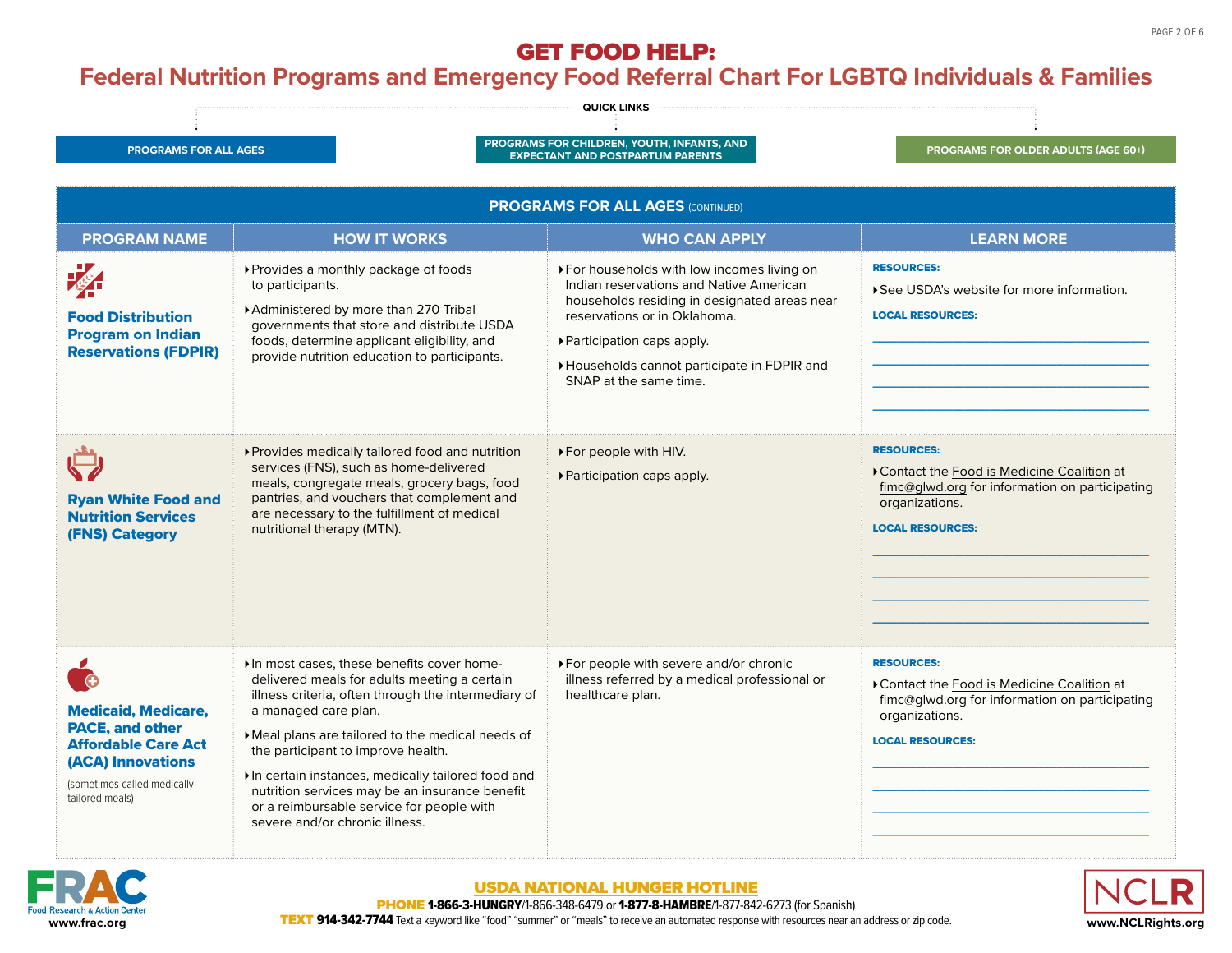## <span id="page-2-0"></span>**Federal Nutrition Programs and Emergency Food Referral Chart For LGBTQ Individuals & Families**



| <b>PROGRAM NAME</b>                                               | <b>HOW IT WORKS</b>                                                                                                                                                                                                                                                                                                                                                                               | <b>WHO CAN APPLY</b>                                                                                                                                                                                                                                                                                                                                                                                                                                                                 | <b>LEARN MORE</b>                                                                                                                                                                                                                                                  |
|-------------------------------------------------------------------|---------------------------------------------------------------------------------------------------------------------------------------------------------------------------------------------------------------------------------------------------------------------------------------------------------------------------------------------------------------------------------------------------|--------------------------------------------------------------------------------------------------------------------------------------------------------------------------------------------------------------------------------------------------------------------------------------------------------------------------------------------------------------------------------------------------------------------------------------------------------------------------------------|--------------------------------------------------------------------------------------------------------------------------------------------------------------------------------------------------------------------------------------------------------------------|
| <b>School Breakfast and</b><br><b>Lunch Programs</b>              | ▶ Free, reduced-priced, or paid school meals<br>(breakfast and lunch) in participating schools.<br>Meals meet federal nutrition standards, which<br>require schools to serve more whole grains,<br>fruits, and vegetables.<br>Some schools (those that participate in the<br>community eligibility program) provide free<br>meals to all students without collecting school<br>meal applications. | ▶ For children and youth at participating schools.<br>Children and youth of families at low or<br>moderate income levels can qualify for free or<br>reduced-price meals.<br>Children in households participating in SNAP,<br>Temporary Assistance for Needy Families, and<br>FDPIR, as well as foster youth, migrant, homeless,<br>or runaway youth, and Head Start participants are<br>automatically eligible and can be certified without<br>submitting a school meal application. | <b>RESOURCES:</b><br>Contact your local school districts to see about<br>availability of free breakfast and lunch and the<br>application process, if any.<br><b>LOCAL RESOURCES:</b>                                                                               |
| <b>T</b> y All<br><b>Afterschool Nutrition</b><br><b>Programs</b> | A free, healthy snack and/or meal meeting<br>federal nutrition standards in structured or<br>unstructured educational or enrichment<br>programs running afterschool, on weekends,<br>or during school holidays.                                                                                                                                                                                   | For children and youth 18 and under who are<br>enrolled in programs at participating community<br>sites, including schools, park and recreation<br>centers, libraries, faith-based organizations, or<br>community centers.                                                                                                                                                                                                                                                           | <b>RESOURCES:</b><br>Contact your local school districts to check<br>participation in afterschool meals or knowledge<br>of local participating organizations.<br>Contact your state Department of Education for<br>participating sites.<br><b>LOCAL RESOURCES:</b> |
| <b>Summer Nutrition</b><br><b>Programs</b>                        | ▶ Up to two free meals at school or community<br>sites during summer vacation.<br>Meals meet approved federal nutrition standards.                                                                                                                                                                                                                                                                | ▶ Children 18 and under can access meals<br>at participating community sites, including<br>schools, parks and recreation centers, libraries,<br>faith-based organizations, or community<br>centers.<br>There is no need to show identification.                                                                                                                                                                                                                                      | <b>RESOURCES:</b><br>Contact your local school districts to check<br>participation in summer meals or knowledge of<br>local participating organizations.<br>Contact your state Department of Education for<br>participating sites.<br><b>LOCAL RESOURCES:</b>      |



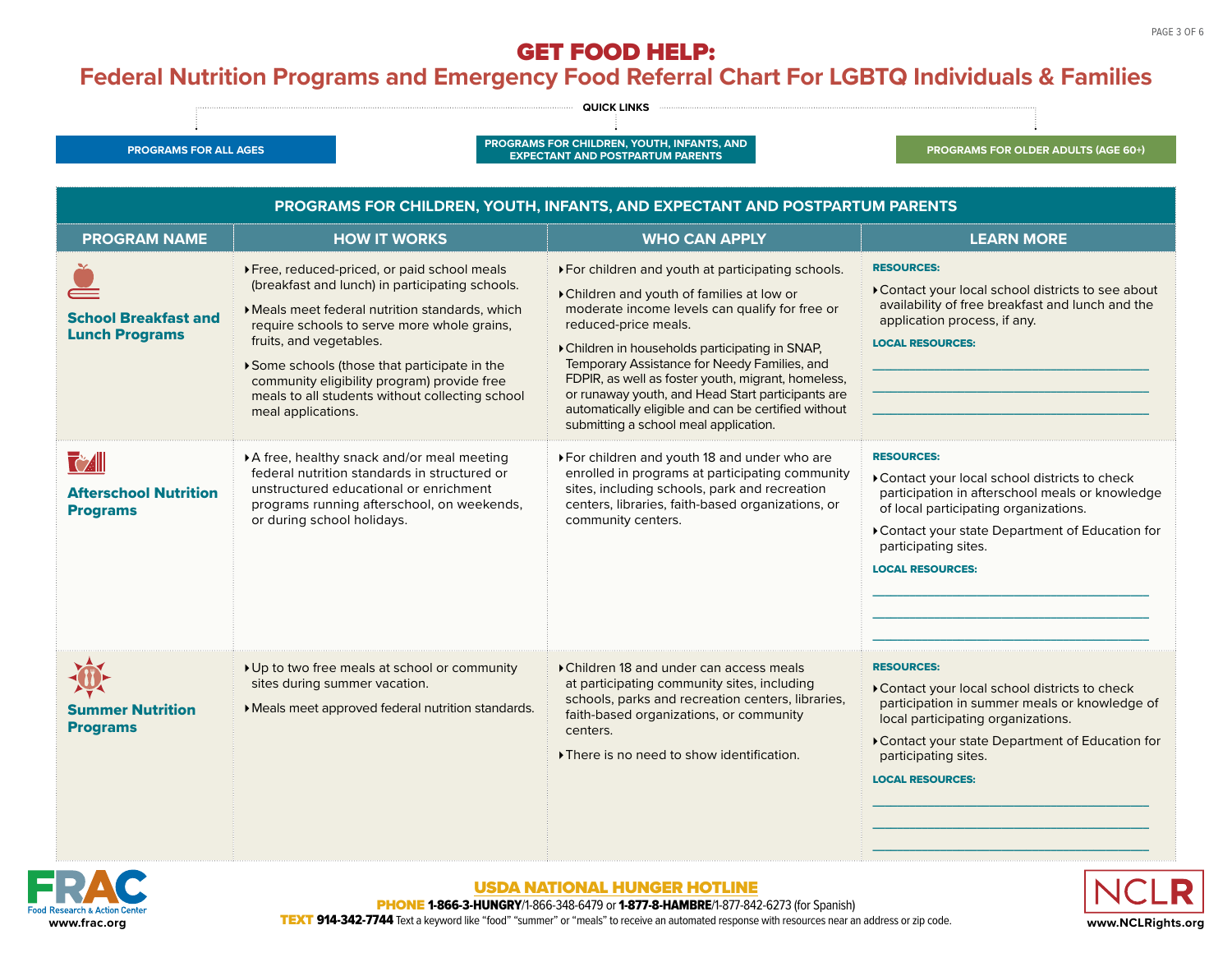# **Federal Nutrition Programs and Emergency Food Referral Chart For LGBTQ Individuals & Families**



| <b>PROGRAMS FOR CHILDREN, YOUTH, INFANTS, AND EXPECTANT AND POSTPARTUM PARENTS (CONTINUED)</b>                             |                                                                                                                                                                                                                                                                                                                                                                      |                                                                                                                                                                                                                                                                                                                                                                                                                                                                                       |                                                                                                                                                                                                                |  |
|----------------------------------------------------------------------------------------------------------------------------|----------------------------------------------------------------------------------------------------------------------------------------------------------------------------------------------------------------------------------------------------------------------------------------------------------------------------------------------------------------------|---------------------------------------------------------------------------------------------------------------------------------------------------------------------------------------------------------------------------------------------------------------------------------------------------------------------------------------------------------------------------------------------------------------------------------------------------------------------------------------|----------------------------------------------------------------------------------------------------------------------------------------------------------------------------------------------------------------|--|
| <b>PROGRAM NAME</b>                                                                                                        | <b>HOW IT WORKS</b>                                                                                                                                                                                                                                                                                                                                                  | <b>WHO CAN APPLY</b>                                                                                                                                                                                                                                                                                                                                                                                                                                                                  | <b>LEARN MORE</b>                                                                                                                                                                                              |  |
| $=$ $\overline{ }$<br><b>Special Supplemental</b><br><b>Nutrition Program</b><br>for Women, Infants,<br>and Children (WIC) | ▶ Provides nutritionally tailored monthly food<br>packages that families redeem in grocery and<br>food stores that accept WIC.<br>▶ WIC also provides breastfeeding/chestfeeding<br>support, nutrition services, screening,<br>immunization, and health referrals.<br>▶ WIC recently increased the amounts of fruits<br>and vegetables provided in the food package. | ▶ For people who are deemed nutritionally at<br>risk by a health care professional, are income-<br>eligible (income at or below 185% of the federal<br>poverty level), and are:<br>» pregnant;<br>» breastfeeding/chestfeeding up to one year<br>after delivery;<br>» postpartum up to six months after delivery<br>(including recent pregnancy loss); or<br>» an infant or child from birth to 5 years old.<br>▶ Families on Medicaid and SNAP are<br>automatically income-eligible. | <b>RESOURCES:</b><br>Contact your state's WIC agency for information<br>on local WIC service sites.<br>Check this WIC prescreening tool to see if you<br>might be eligible.<br><b>LOCAL RESOURCES:</b>         |  |
| <b>Child and Adult</b><br><b>Care Food Program</b><br>(CACFP)-Child Care                                                   | ▶ Provides up to two free meals and a snack to<br>infants and young children in child care centers<br>and homes, Head Start, and Early Head Start.<br>▶ Updated nutrition standards provide<br>healthy meals.                                                                                                                                                        | ▶ Typically for children attending eligible child<br>care centers and homes, Head Start, and Early<br>Head Start.                                                                                                                                                                                                                                                                                                                                                                     | <b>RESOURCES:</b><br>Contact your State agency for participating<br>child care centers and homes.<br>Contact your child care provider to see if they<br>are participating in CACFP.<br><b>LOCAL RESOURCES:</b> |  |
| <b>Child and Adult</b><br><b>Care Food Program</b><br>(CACFP)-Emergency<br><b>Shelters</b>                                 | ▶ Provides residential and food services<br>to children 18 and under experiencing<br>homelessness who are at emergency shelters.                                                                                                                                                                                                                                     | ▶ For children 18 and under experiencing<br>homelessness at emergency shelter. There are<br>no application forms for families to fill out. All<br>reimbursable meals are served in group settings,<br>at no cost to the child or to the child's family.                                                                                                                                                                                                                               | <b>RESOURCES:</b><br>Contact your state CACFP agency for information.<br>▶ USDA information on CACFP for shelters.<br><b>LOCAL RESOURCES:</b>                                                                  |  |

![](_page_3_Picture_5.jpeg)

#### [USDA NATIONAL HUNGER HOTLINE](https://www.fns.usda.gov/partnerships/national-hunger-clearinghouse)

![](_page_3_Picture_7.jpeg)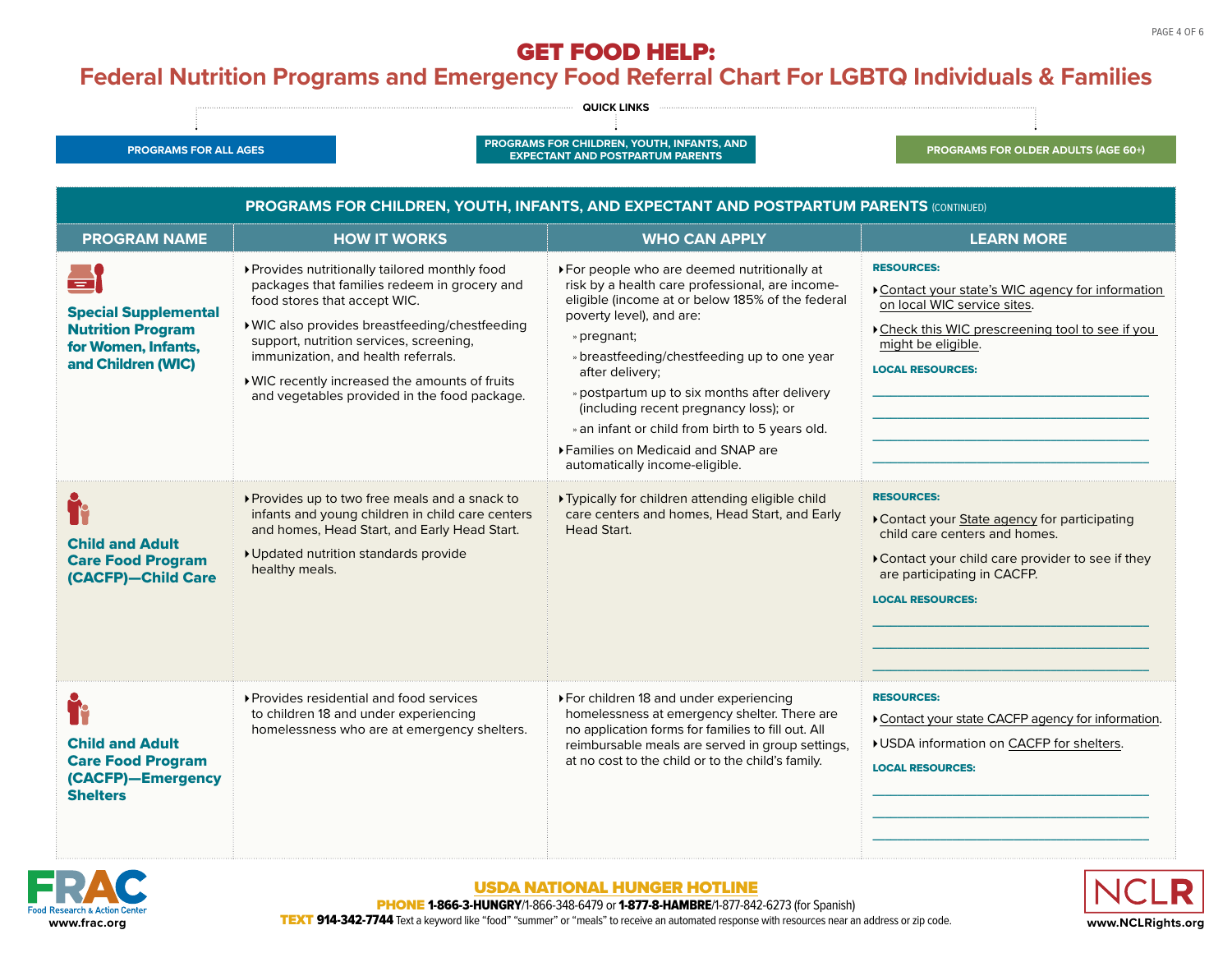# <span id="page-4-0"></span>**Federal Nutrition Programs and Emergency Food Referral Chart For LGBTQ Individuals & Families**

| <b>QUICK LINKS</b>                                                                                                                             |                                                                                                                                                                                                                                                                                                                 |                                                                                                                                                                                                                                                                                   |                                                                                                     |  |  |  |
|------------------------------------------------------------------------------------------------------------------------------------------------|-----------------------------------------------------------------------------------------------------------------------------------------------------------------------------------------------------------------------------------------------------------------------------------------------------------------|-----------------------------------------------------------------------------------------------------------------------------------------------------------------------------------------------------------------------------------------------------------------------------------|-----------------------------------------------------------------------------------------------------|--|--|--|
| <b>PROGRAMS FOR ALL AGES</b>                                                                                                                   |                                                                                                                                                                                                                                                                                                                 | PROGRAMS FOR CHILDREN, YOUTH, INFANTS, AND<br><b>EXPECTANT AND POSTPARTUM PARENTS</b>                                                                                                                                                                                             | <b>PROGRAMS FOR OLDER ADULTS (AGE 60+)</b>                                                          |  |  |  |
| <b>PROGRAMS FOR OLDER ADULTS (AGE 60+)</b><br><b>ELDERCARE LOCATOR</b>                                                                         |                                                                                                                                                                                                                                                                                                                 |                                                                                                                                                                                                                                                                                   |                                                                                                     |  |  |  |
| <b>PROGRAM NAME</b>                                                                                                                            | <b>HOW IT WORKS</b>                                                                                                                                                                                                                                                                                             | <b>WHO CAN APPLY</b>                                                                                                                                                                                                                                                              | <b>LEARN MORE</b>                                                                                   |  |  |  |
| <b>TO</b> I<br><b>Commodity</b><br><b>Supplemental Food</b><br><b>Program (CSFP)</b><br>Program may be called something<br>else in your state. | ▶ Provides a monthly food box with items like<br>canned fruit and vegetables, cheese, shelf<br>stable milk, cereals, potatoes, grains, peanut<br>butter, and dried beans.<br>Administered by a State agency in conjunction<br>with local food banks, nutrition programs, and<br>community action organizations. | ▶ For adults ages 60 and older with low incomes<br>(at or below 130% federal poverty level).<br>▶ Participation caps apply, and the program is<br>limited to designated service areas in states<br>that participate.                                                              | <b>RESOURCES:</b><br>▶ USDA information on CSFP.<br><b>LOCAL RESOURCES:</b>                         |  |  |  |
| $\overline{\mathbf{u}}$<br><b>Senior Farmers'</b><br><b>Market Nutrition</b><br><b>Program (SFMNP)</b>                                         | ▶ Annual vouchers (worth a total of \$20-\$50)<br>to use for eligible foods (fruits, vegetables,<br>honey, and fresh-cut herbs) at participating<br>farmers' markets, roadside stands, and<br>community-supported agriculture programs.                                                                         | ▶ For people age 60 and older with low incomes<br>(at or below 185% of the federal poverty level),<br>but states have the option to tie eligibility to<br>participation in other programs like SNAP<br>or CSFP.<br>▶ Participation caps apply, and not all states<br>participate. | <b>RESOURCES:</b><br>▶ USDA information on participating states.<br><b>LOCAL RESOURCES:</b>         |  |  |  |
| <b>Child and Adult</b><br><b>Care Food Program</b><br>(CACFP)-Older<br><b>Adult Day Centers</b>                                                | Two meals (breakfast, lunch, or supper) and one<br>snack, or two snacks and one meal, to each<br>eligible participant, each day.<br>Meals are free, at a reduced-price, or paid,<br>depending on the income of the participant.<br>New and improved nutrition standards.                                        | ▶ For people age 60 and older and/or individuals<br>who are functionally impaired at participating<br>non-residential adult day care centers.<br>▶ Funding available to serve all eligible centers<br>approved by the state.                                                      | <b>RESOURCES:</b><br>Contact your State CACFP agency for<br>information.<br><b>LOCAL RESOURCES:</b> |  |  |  |

![](_page_4_Picture_4.jpeg)

[USDA NATIONAL HUNGER HOTLINE](https://www.fns.usda.gov/partnerships/national-hunger-clearinghouse)

![](_page_4_Picture_6.jpeg)

**PHONE 1-866-3-HUNGRY**/1-866-348-6479 or **1-877-8-HAMBRE**/1-877-842-6273 (for Spanish) [www.frac.org](http://www.frac.org) **WACLERY 914-342-7744** Text a keyword like "food" "summer" or "meals" to receive an automated response with resources near an address or zip code. **WACLERY WARTERY WARTERY ARE ARE ARE ARE ARE ARE ARE ARE ARE A**